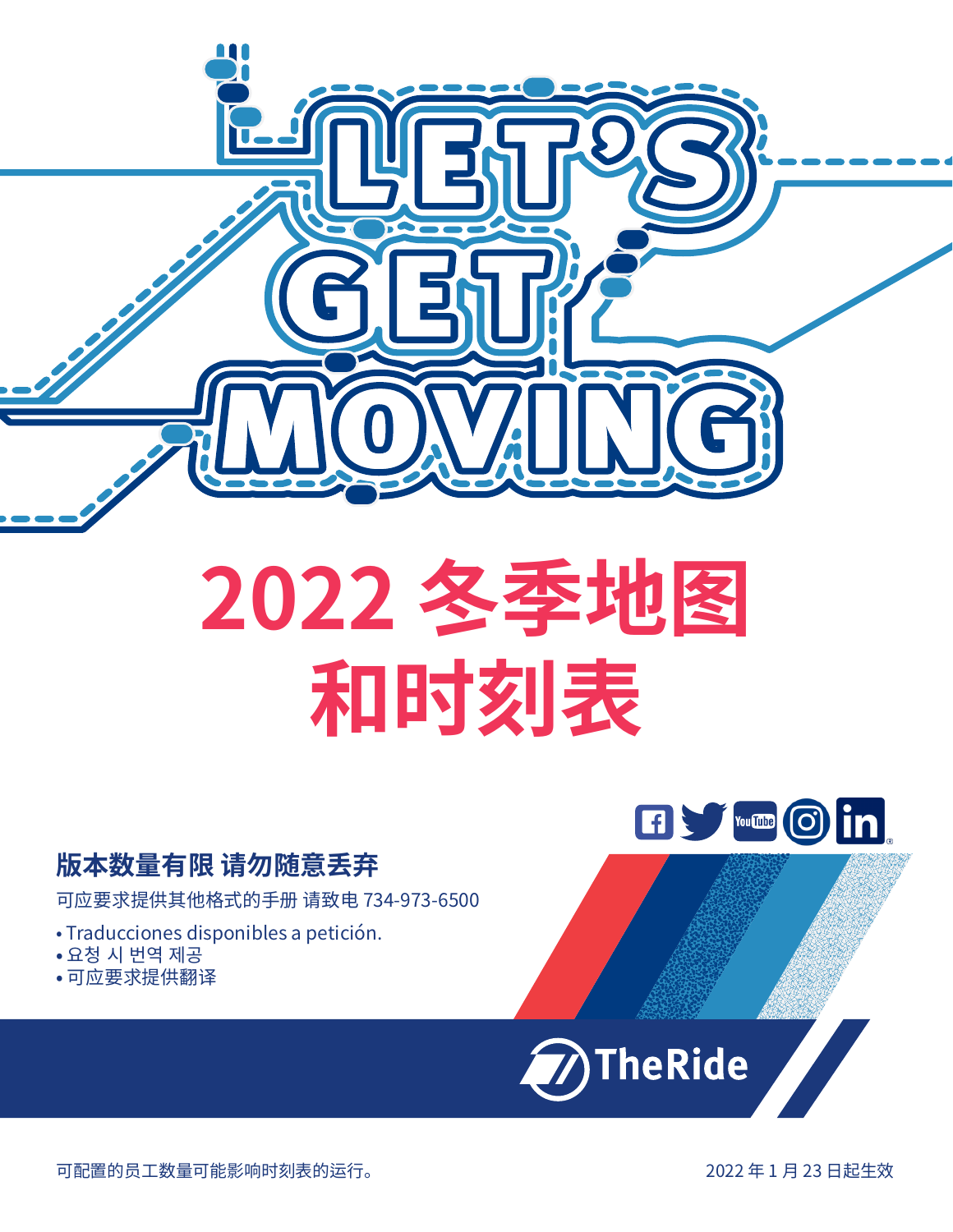# **2022冬季服务变更时刻表**

| 23<br>普利茅斯<br>(Plymouth)                | 前往布莱克换乘中心(Blake Transit Center)和前往 Plymouth/Green Road 换乘停车场方向:<br>在安娜堡(Ann Arbor)市中心地区,路线从华盛顿街(Washington St)和塞耶街(Thayer<br>St)转移到休伦街(Huron St)和弗莱彻街(Fletcher St) 的换乘路线。                                                                                                                                                                           |
|-----------------------------------------|-----------------------------------------------------------------------------------------------------------------------------------------------------------------------------------------------------------------------------------------------------------------------------------------------------------------------------------------------------|
| 82<br>Miller-<br>Maple                  | 前往布莱克换乘中心(Blake Transit Center)方向:<br>前往Skyline高中(SHS)的公车于2:45 pm 从宾夕法尼亚州(Pennsylvania)和Maple出发。<br>巴士在2:59pm 左右到达Skyline高中。                                                                                                                                                                                                                        |
| 46<br>Huron-<br><b>Paint Creek</b>      | 前往 Brookwood方向:<br>增加了前往安娜堡预备高中 (Arbor Prep HS) 的路线。巴士于4:00 pm 从伊普西兰蒂转乘<br>中心(Ypsilanti Transit Center)出发,大约4:15 pm 到达安娜堡预备高中。<br>前往伊普西兰蒂换乘中心(Ypsilanti Transit Center)方向:<br>4:21pm 从Tuttle Hill和Brookwood出发的路线停发。<br>增加了4:18 pm 从APHS 出发的行程<br>$\bullet$                                                                                          |
| $\bullet$<br>U-M-Miller                 | 前往中央校区转乘中心 (Central Campus) 和Miller Rd换乘停车场方向:<br>在安娜堡(Ann Arbor)市中心区域,从华盛顿街(Washington St)和塞耶街(Thayer St) 到<br>休伦街(Huron St)和弗莱彻街(Fletcher St)的换乘路线。<br>巴士时间点已调整。                                                                                                                                                                                  |
| 65<br>$U-M-$<br>市中心<br>-Green           | 前往中央校区(Central Campus)换乘中心和前往 Glacier Hills方向:<br>巴士时间点已调整。                                                                                                                                                                                                                                                                                         |
| [66]<br>Carpenter-<br><b>Huron Pkwy</b> | 上午路线:<br>前往 Green Road 停车换乘停车场方向:<br>6:30 am 的巴士不再停靠Golfside Rd 地区, 在7:12 am 到达终点站Glacier Hills。<br>7:30 am 的巴士现在服务于 Golfside Rd 地区, 在7:54 am 到达Huron HS。<br>前往 Carpenter Rd 的 Meijer方向:<br>6:40 am 从Glacier Hills出发的巴士线路停运。<br>增加了6:45 am 从Green Rd 换乘停车场出发的巴士。<br>7:15 am 从 Green Rd 换乘停车场出发的巴士线路停运。<br>增加了7:15 am 从Glacier Hills出发的巴士。           |
|                                         | 下午路线:<br>前往Green Road换乘停车场方向:<br>2:30 pm 出发的巴士在3:12 pm 到达终点站 Green Rd 换乘停车场。Glacier Hills 线路停<br>运。<br>3:00 pm 的巴士不再停靠Glacier Hills 地区。巴士大约在 3:18 pm 到达 Huron HS。<br>前往 Carpenter Rd 的 Meijer方向:<br>3:15 pm 从Glacier Hills 出发的巴士线路停运。增加了3:15 pm 从Green Rd换乘停车场出<br>发的巴士。<br>3:45 pm 从 Green Rd 换乘停车场出发的巴士线路停运。添加了 3:45 pm 从 Glacier Hills<br>出发的路线。 |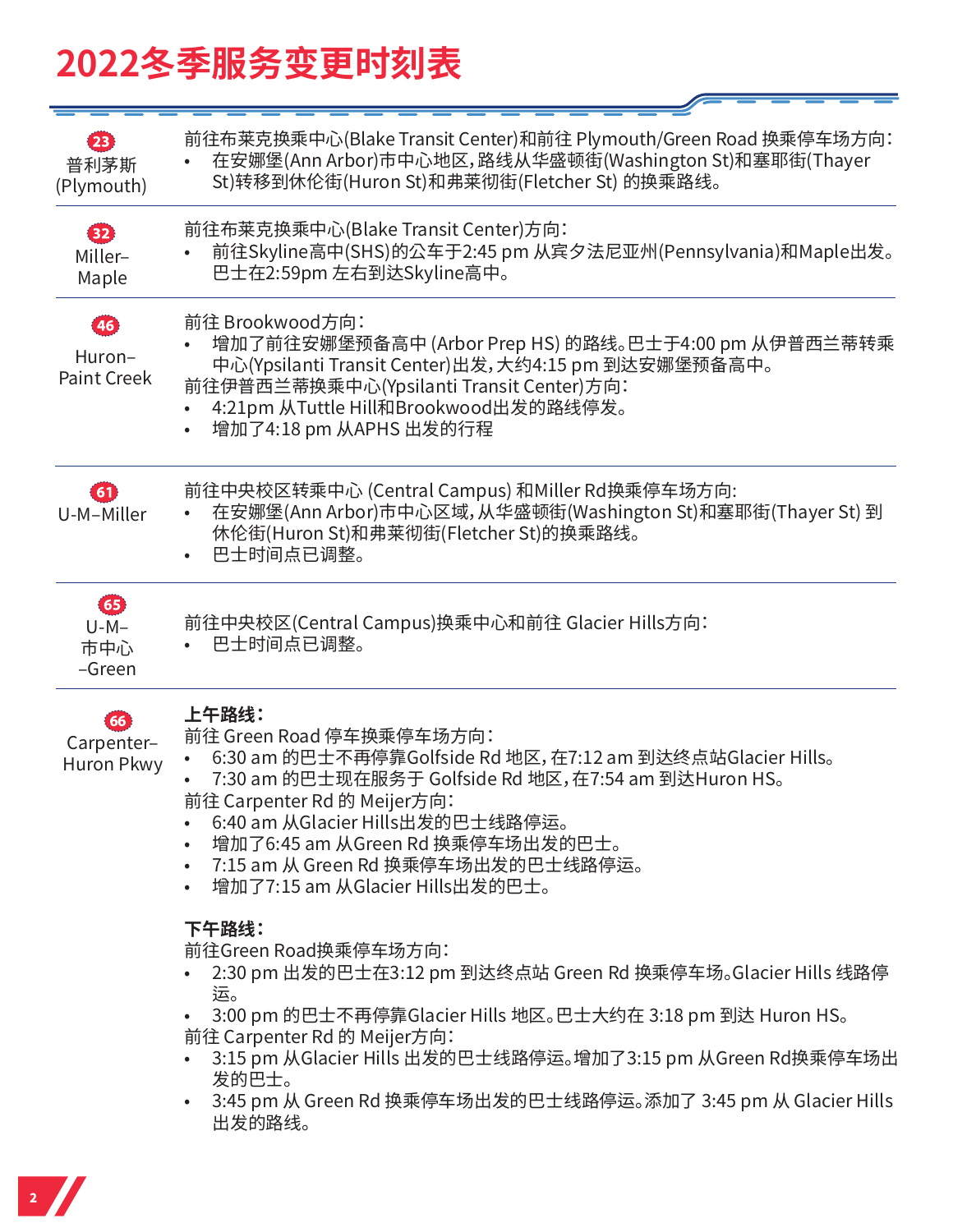

FlexRide 是 TheRide 的一项服务,可提供按需运输。开始运行Meijer-安娜堡 Saline Rd 到 Meijer Carpenter Rd之间的直通线路。

| 运营时间                                                        | 周一至周五7:00 am 至<br>$7:00 \text{ pm}$<br>周六至周日无服务 | 预订<br>使用MODE Car 应用程序 或 致电 (734) 794-0377                                                            |  |
|-------------------------------------------------------------|-------------------------------------------------|------------------------------------------------------------------------------------------------------|--|
| 票价                                                          | 1.00 美元/次                                       | 下载 MODE Car 应用程序                                                                                     |  |
| 优惠票价<br>(FareDeal ID / Youth K-12)                          | 0.50 美元/次                                       | TheRide 与 MODE Car 合作提供 FlexRide 服务。<br>如需更顺畅的 FlexRide 体验, 请下载适用于 iOS 或<br>Android 的 MODE Car 应用程序。 |  |
| 优惠票价 (GoldRide 和<br>A-Ride)                                 | 免费                                              | 应用程序的特点:<br>显示您行程的实时位置                                                                               |  |
| 可接受的通行证<br>(30天通行证 / 日通行证 /<br>go!Pass / MCard / 特殊通<br>行证) | 免费                                              | 巴士到达时,会在应用程序内显示通知<br>使用信用卡或 PayPal 帐户以支付车费                                                           |  |



FlexRide 是 TheRide 的一项服务,可提供按需运输。可直接接连接到伊普西兰蒂换乘中心(Ypsilanti Transit Center) 和 Arbor 预备高中。

| 运营时间                                                       | 周一至周五6:00 am 至<br>$10:00$ pm<br>周六9:00 am 至9:00 pm<br>周日9:00 am 至 7:00 pm | 预订<br>MODE Car 应用程序或致电 (734) 794-0377<br>下载 MODE Car 应用程序    |  |
|------------------------------------------------------------|---------------------------------------------------------------------------|--------------------------------------------------------------|--|
| 票价                                                         | 1.00 美元/次                                                                 | TheRide 与 MODE Car 合作提供 FlexRide 服务。                         |  |
| 优惠票价<br>(FareDeal ID / Youth K-12)                         | 0.50 美元/次                                                                 | 如需更顺畅的 FlexRide 体验, 请下载适用于 iOS 或<br>Android 的 MODE Car 应用程序。 |  |
| 优惠票价 (GoldRide 和<br>A-Ride)                                | 免费                                                                        | 应用程序的特点:<br>显示您行程的实时位置<br>巴士到达时,会在应用程序内显示通知                  |  |
| 接受的通行证<br>(30天通行证 / 日通行证 /<br>go!Pass / MCard / 特殊通行<br>证) | 免费                                                                        | 使用信用卡或 PayPal 帐户以支付车费<br>$\bullet$                           |  |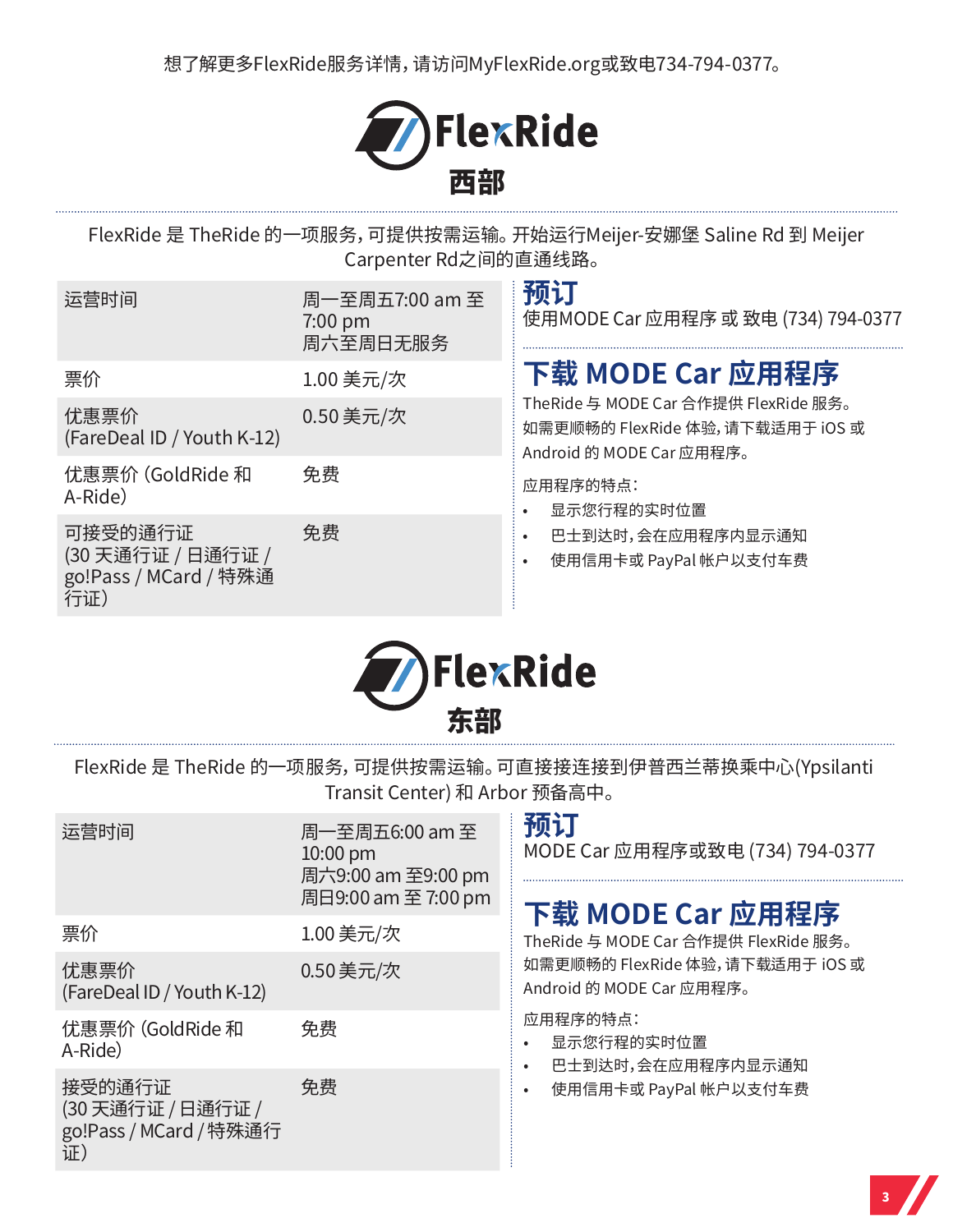

FlexRide 将扩展提供深夜和节假日的服务,以取代 NightRide 和 HolidayRide。路线可能在服务区域内 开始和结束,如下所述。在每个区域的 FlexRide 服务开始前一小时至服务结束前一小时均可接受预订。

请致电 734-528-5432或使用 MODE Car 应用程序以预订路线。

| 运营时间                                | 周一至周五11:45 pm 至<br>$6:00$ am<br>周六10:45 pm 至 8:00 am<br>周日8:00 pm 至6:00 am |
|-------------------------------------|----------------------------------------------------------------------------|
| 票价                                  | 5.00 美元/次                                                                  |
| 优惠票价 (GoldRide 和<br>A-Ride) 需要出示身份证 | 2.50 美元/次                                                                  |
| go!Pass 票价                          | 3.00 美元/次                                                                  |

## **预订**

MODE Car 应用程序或致电 (734) 528-5432 在 Fixed-Route 不提供服务 时可用。有关详细信息,请访问 MyFlexRide.org。

## **深夜和节假日 FlexRide 服务区域**



## **下载 MODE Car 应用 程序**

TheRide 与 MODE Car 合作提供 FlexRide 服务。如需更顺畅的 FlexRide 体验,请下载适用于 iOS 或 Android 的 MODE Car 应用程序。

应用程序特点:

- 显示您行程的实时位置
- 巴士到达时的应用内通知
- 使用信用卡或 PayPal 帐户支付车 费

## **节假日时间表**

此服务在 以下节假日可用: 元旦 复活节 阵亡将士纪念日 独立日 劳动节 感恩节 圣诞节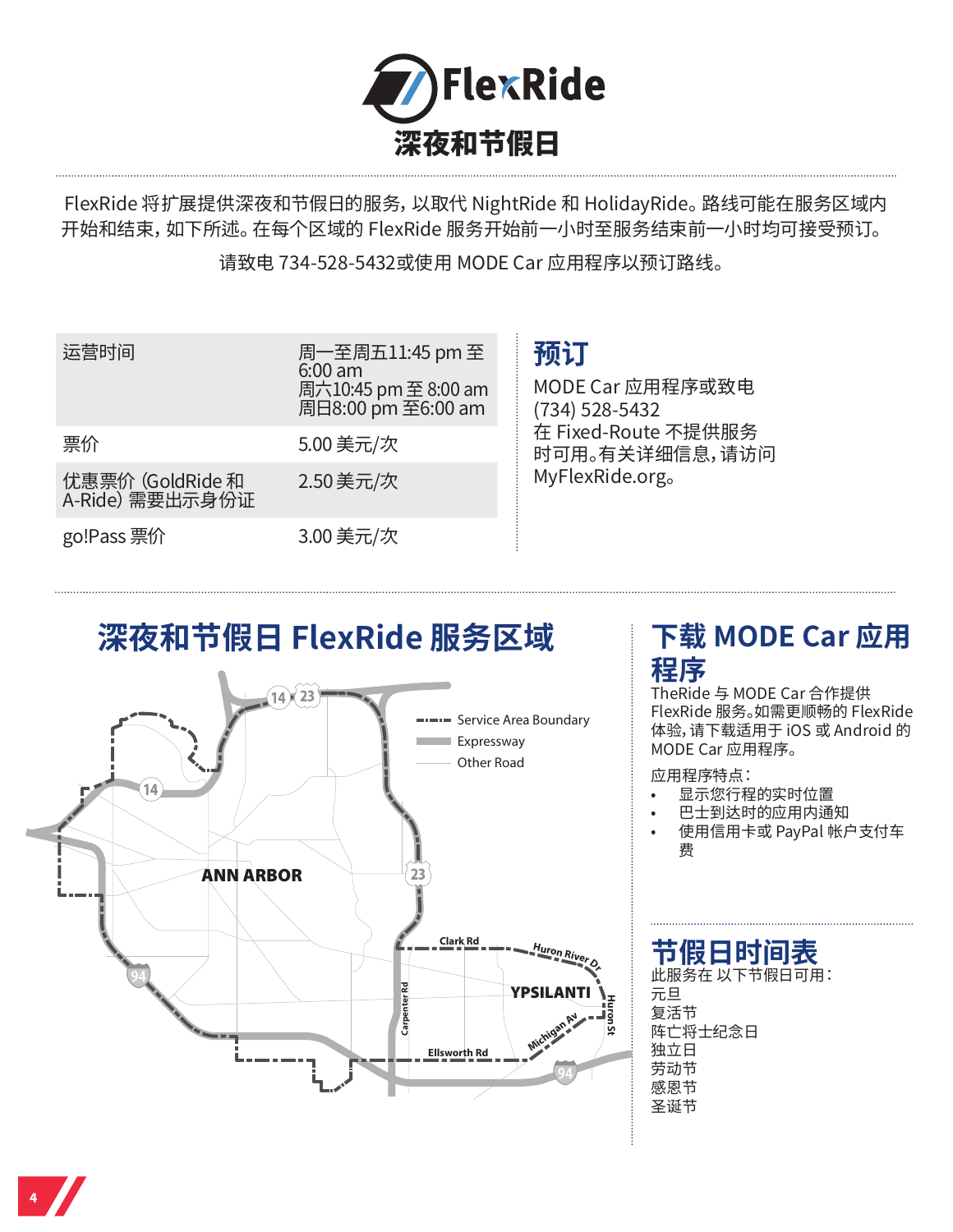

#### A-Ride 是一项面向残障人士的共享的、基于预订的无障碍服务。A-Ride 路线的巴士提供配 备升降机的无障碍服务。



#### **申请 A-Ride:**

从 TheRide.org 卜载甲请表, 发送电子邮件至 ARide@TheRide.org ,或致电 734-973-6500 以联系 A-Ride。

| 票价              |            |
|-----------------|------------|
| 提前预订            | 3.00 美元/次  |
| 致电服务            | 3.00 美元/次  |
| 成人陪伴            | +3.00 美元/人 |
| 青少年陪伴 (K-12)    | +1.50 美元/人 |
| 儿童陪伴 (5 岁及以下)   | 免费         |
| 注册的个人护理人员 (PCA) | 免费         |
| 服务类动物           | 免费         |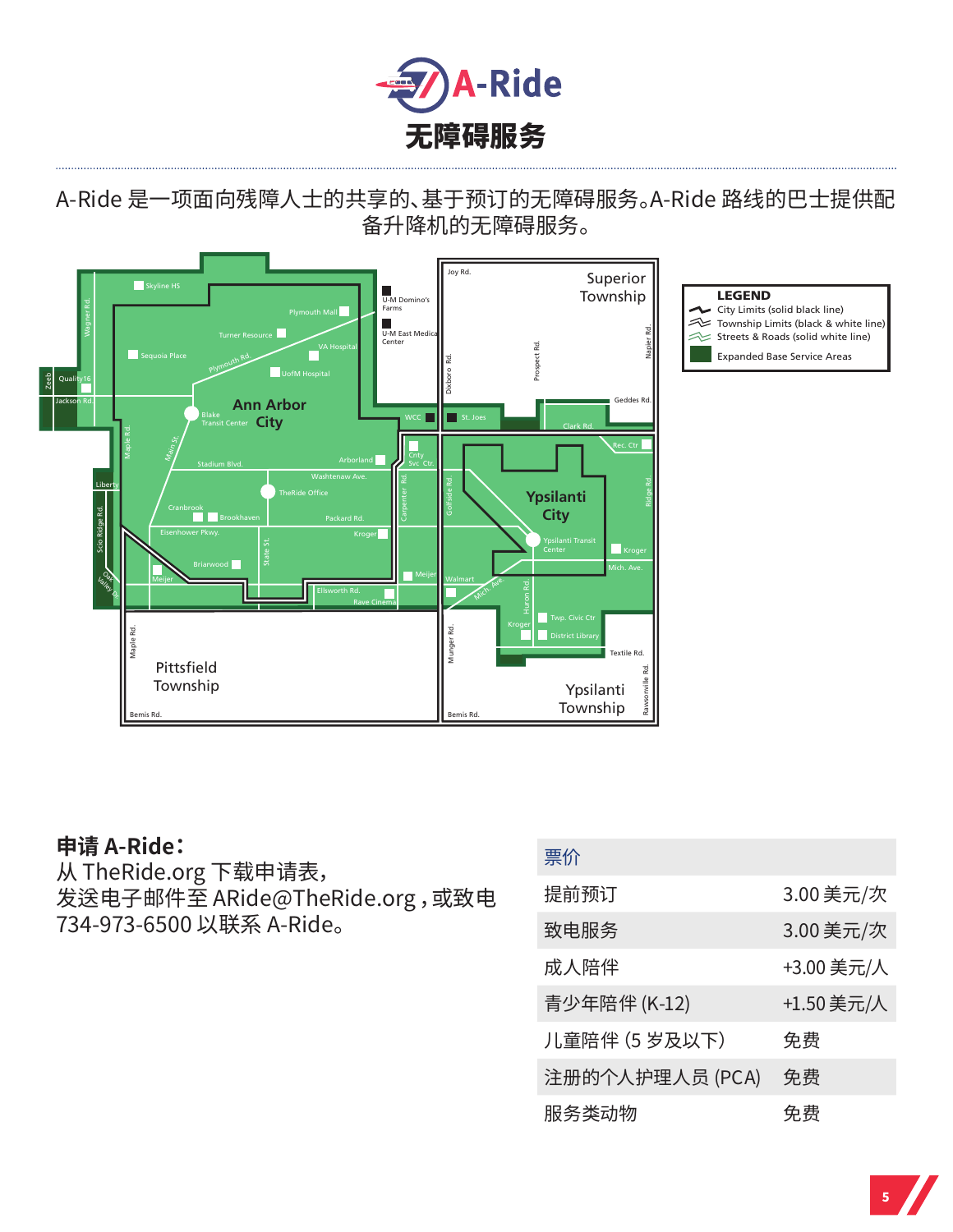

在安娜堡市(City of Ann Arbor)、皮茨菲尔德镇(Pittsfield Township)的一部分、伊普西兰蒂市(City of Ypsilanti)和伊普西兰蒂镇(Ypsilanti Township)的部分地区提供面向老年人的GoldRide优质致 电叫车服务。

65 岁或以上的人有资格申请并获得 GoldRide 身份识别卡。鼓励那些不便使用固定路线巴士服务的 人提交 ADA 服务申请。所有 GoldRide 持卡人都可以免费乘坐 TheRide 的固定路线服务。

要申请 GoldRide,请致电 734-973-6500 以获取申请和更多详细信息。